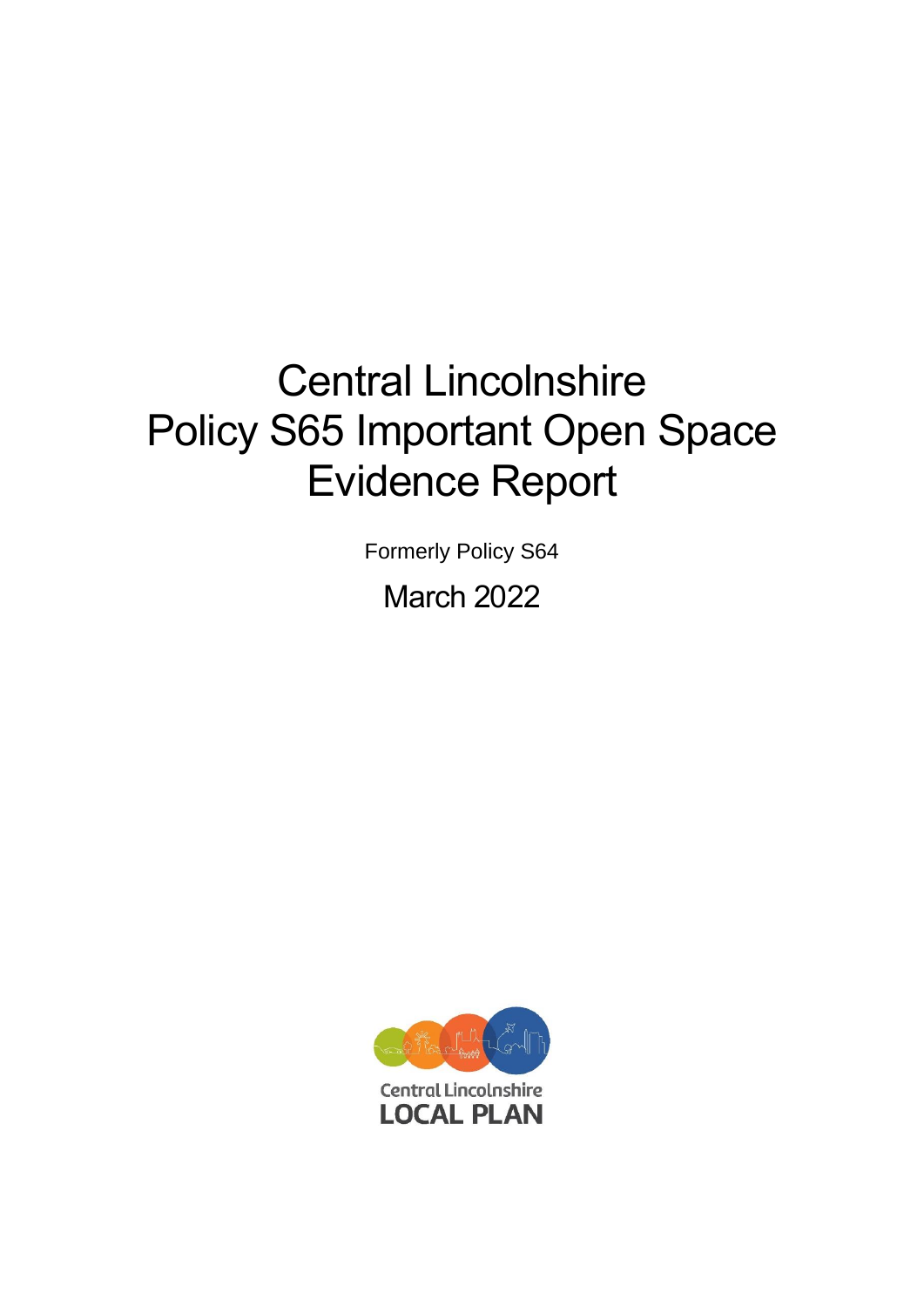## **Contents**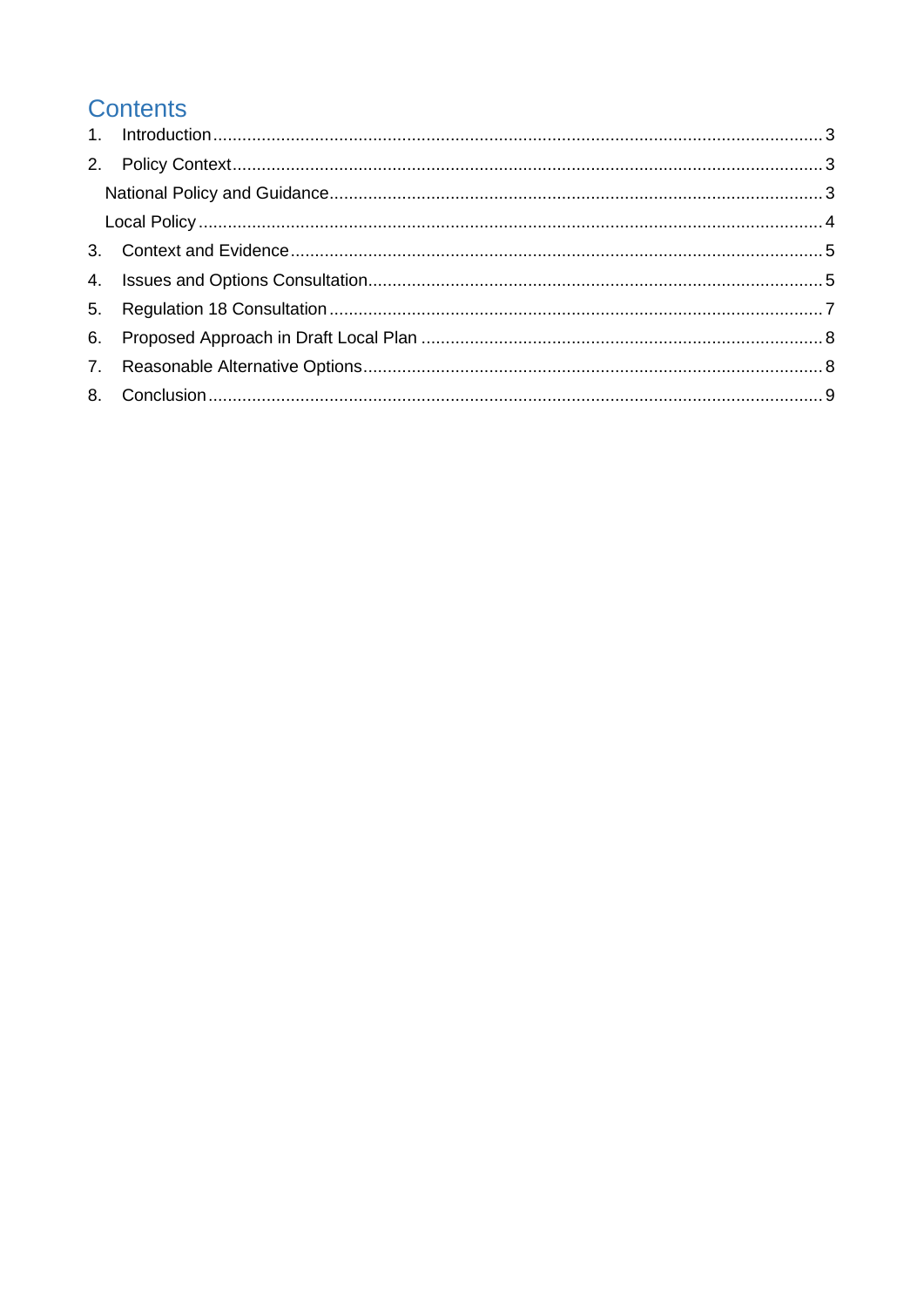#### <span id="page-2-0"></span>1. Introduction

- 1.1. The Central Lincolnshire Local Plan is being updated since the first Local Plan for Central Lincolnshire, an area covering the districts of City of Lincoln, North Kesteven and West Lindsey, was adopted in April 2017.
- 1.2. This Evidence Report (which is one of a collection) provides background information and justification for Policy S65, which relates to important open spaces and their protection.

#### <span id="page-2-1"></span>2. Policy Context

#### National Policy and Guidance

- <span id="page-2-2"></span>2.1. Since the Central Lincolnshire Plan was adopted the National Planning Policy Framework (NPPF) was updated in July 2018 with subsequent additional changes being published in February 2019 and a further update in July 2021.
- 2.2. Paragraph 7 of the NPPF explains that:

"*The purpose of the planning system is to contribute to the achievement of sustainable development. At a very high level, the objective of sustainable development can be summarised as meeting the needs of the present without compromising the ability of future generations to meet their own needs*."

2.3. Paragraph 8 goes on to state that:

"*Achieving sustainable development means that the planning system has three overarching objectives, which are interdependent and need to be pursued in mutually supportive ways (so that opportunities can be taken to secure net gains across each of the different objectives):*

*…b) a social objective – to support strong, vibrant and healthy communities, by ensuring that a sufficient number and range of homes can be provided to meet the needs of present and future generations; and by fostering well-designed, beautiful and safe places, with accessible services and open spaces that reflect current and future needs and support communities' health, social and cultural well-being;…"*

- 2.4. Chapter 8 of the NPPF concerns "promoting healthy communities". The following points are particularly relevant:
- 2.5. Paragraph 92 states:

"*Planning policies and decisions should aim to achieve healthy, inclusive and safe places which:*

*…c) enable and support healthy lifestyles, especially where this would address identified local health and well-being needs – for example through the provision of safe and accessible green infrastructure, sports facilities, local shops, access to healthier food, allotments and layouts that encourage walking and cycling*."

2.6. Paragraph 98 states: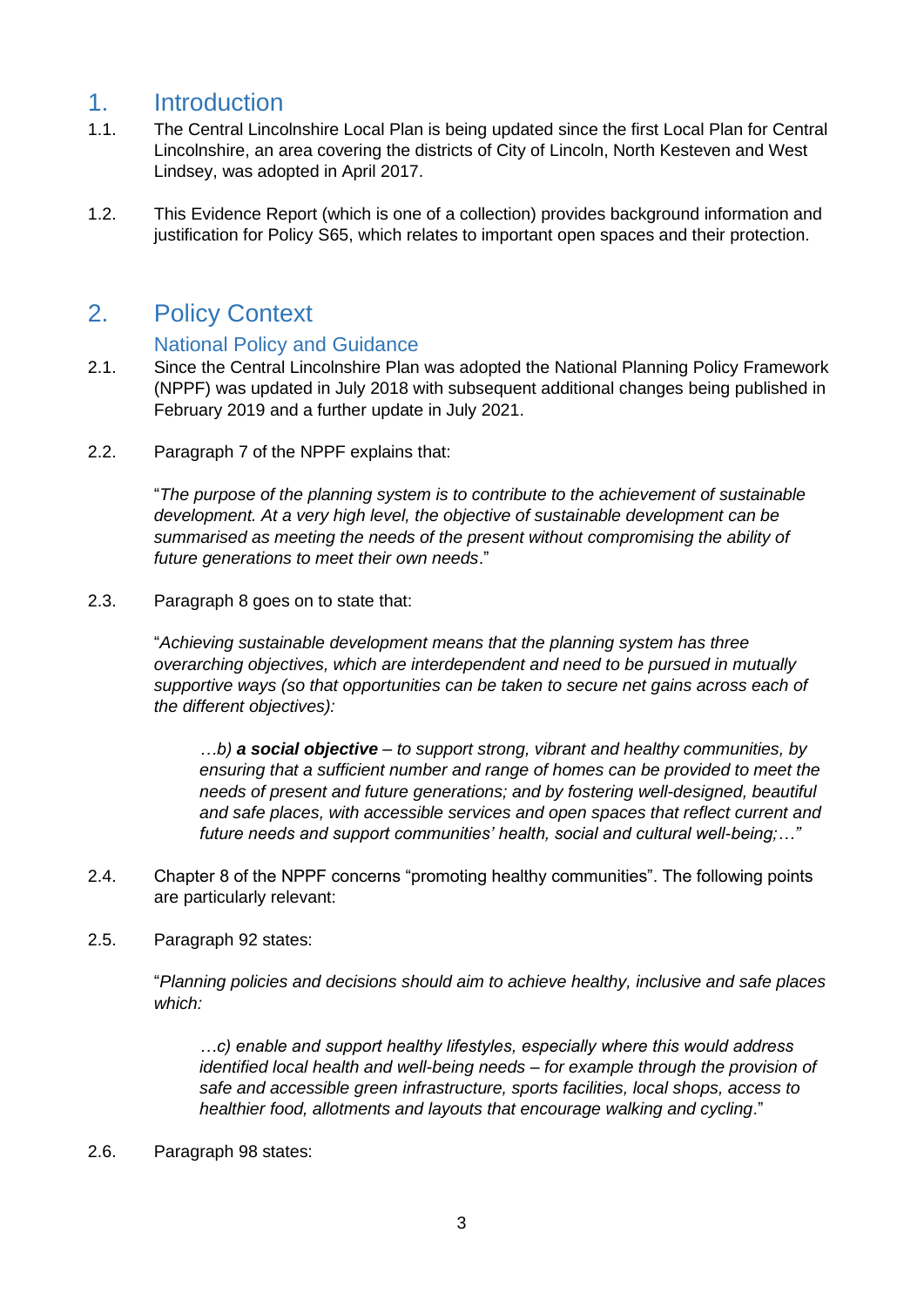"*Access to a network of high quality open spaces and opportunities for sport and physical activity is important for the health and well-being of communities. Planning policies should be based on robust and up-to-date assessments of the need for open space, sport and recreation facilities (including quantitative and qualitative deficits or surpluses) and opportunities for the new provision. Information gained from the assessments should be used to determine what open space, sport and recreational provision is needed, which plans should seek to accommodate."*

2.7. Paragraph 99 goes on to state:

"*Existing open space, sports and recreational buildings and land, including playing fields, should not be built on unless:*

*a) an assessment has been undertaken which has clearly shown the open space, buildings or land to be surplus to requirements; or*

*b) the loss resulting from the proposed development would be replaced by equivalent or better provision in terms of quantity or quality in a suitable location; or*

*c) the development is for alternative sports and recreational provision, the benefits of which clearly outweigh the loss of the current or former use."*

2.8. Chapter 15 relates to 'Conserving an enhancing the natural environment', paragraph 175 is relevant to the designation of Important Open Space:

*"Plans should: distinguish between the hierarchy of international, national and locally designated sites; allocate land with the least environmental or amenity value, where consistent with other policies in this Framework; take a strategic approach to maintaining and enhancing networks of habitats and green infrastructure; and plan for the enhancement of natural capital at a catchment or landscape scale across local authority boundaries."*

- 2.9. The Planning Practice Guidance (PPG) was first introduced in 2014 which offers 'live' government guidance. The PPG provides guidance to help in the implementation of policy in the NPPF.
- 2.10. The PPG includes a section on Local Green Space, providing additional guidance in relation to the NPPF. The following paragraphs are particularly relevant:

"*Open space should be taken into account in planning for new development and considering proposals that may affect existing open space. Open space, which includes all open space of public value, can take many forms, from formal sports pitches to open areas within a development, linear corridors and country parks. It can provide health and recreation benefits to people living and working nearby; have an ecological value and contribute to [green infrastructure,](https://www.gov.uk/guidance/natural-environment#Green-Infrastructure) as well as being an important part of the landscape and setting of built development, and an important component in the achievement of sustainable development.*" Paragraph: 001 Reference ID: 37-001-20140306.

#### Local Policy

<span id="page-3-0"></span>2.11. The adopted Local Plan contains a policy that relates to both Important Open Spaces and Local Green Spaces, and seeks to protect them at a level in line with their designation. Local Green Spaces are protected from development other than in very special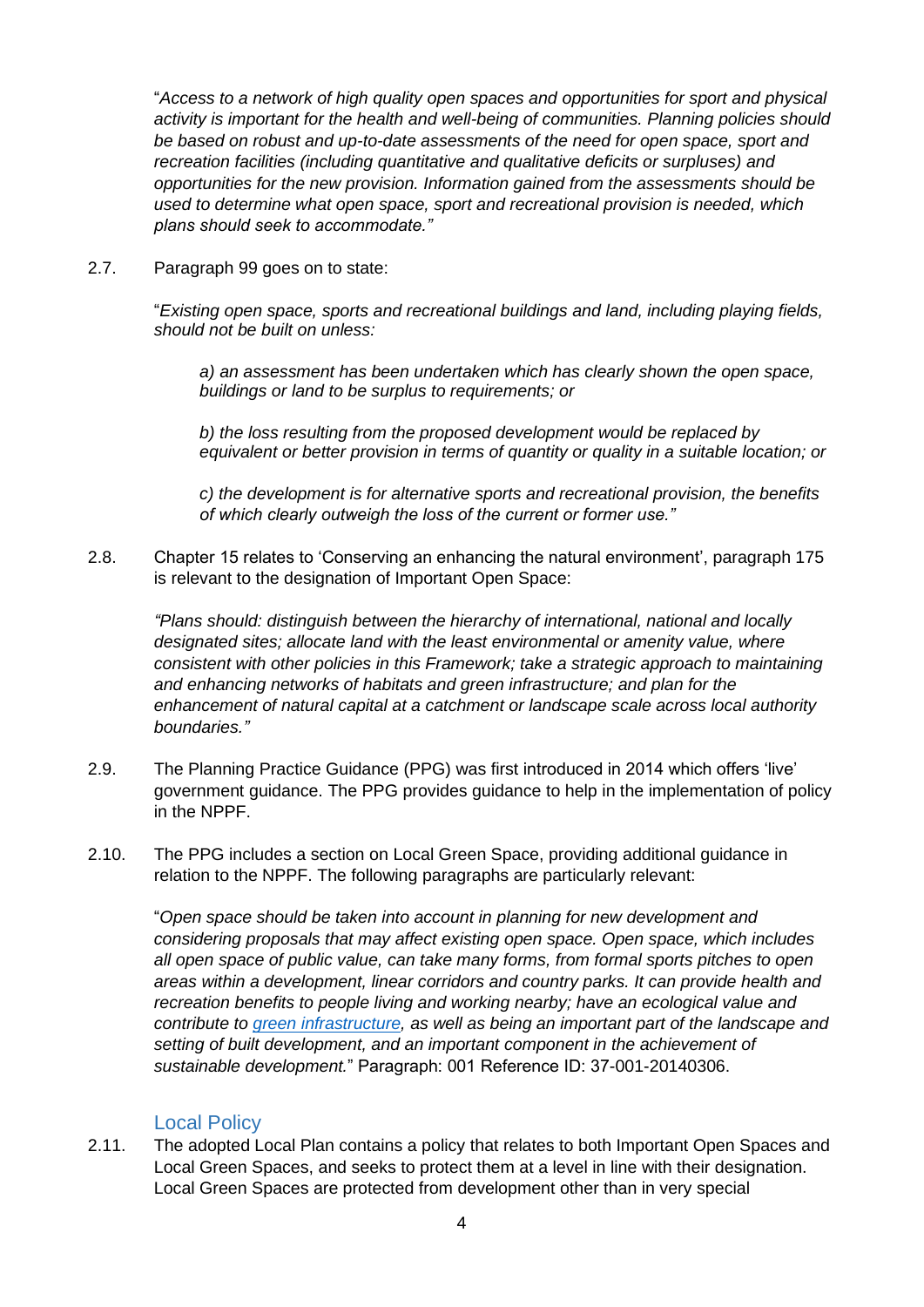circumstances, while Important Open Spaces are protected unless stated criteria can be met.

## <span id="page-4-0"></span>3. Context and Evidence

- 3.1. Open spaces make a significant contribution to local communities and the environment within Central Lincolnshire. Accessible, good quality open spaces provide opportunities for physical exercise and places to meet, impacting positively on health and wellbeing and social cohesion. These spaces also have environmental benefits, including supporting biodiversity, flood risk management and contributing to landscape and townscape character and the setting of the built environment.
- 3.2. A review of all the Important Open Spaces identified in the adopted Local Plan, along with an exercise to identify any other areas of Important Open Space has been undertaken. The methodology used for the review and its outcomes are set out in the Important Open Space Evidence Paper.
- 3.3. Within Central Lincolnshire, in particular in and around the larger settlements, a key issue is balancing the need for growth with the need for high quality open spaces. Maintaining the Important Open Space designation within the Local Plan will ensure those areas of value to local residents are protected and remain available.

#### <span id="page-4-1"></span>4. Issues and Options Consultation

- 4.1. The proposed Important Open Space review criteria and review methodology were consulted on as a part of the Issues and Options consultation.
- 4.2. Question 19a asked Areas Protected for Use or Type. Do you agree that churchyards, cemeteries, school playing fields, sports centres, recreation grounds, and allotments should be protected for their role and/or type?"
- 4.3. Overall, 102 of the 105 respondents to the question supports the proposal to protect certain spaces by their type. A number of additional comments were received as set out below:
	- Everything should be openly consulted on and approved;
	- Both open and closed churchyards should be included;
	- School fields should be retained as green space, even if no longer used (school closes);
	- Churchyards/cemeteries should not be included, they are too large and costly to maintain;
	- These areas should be protected as part of the wider green infrastructure network and opportunities taken to enhance biodiversity and connectivity to other green areas.
	- Reference should be made to the Green Infrastructure Strategy and Biodiversity Mapping exercise;
	- Assets such as these may be suitable for flood alleviation through the inclusion of SuDS, provided primary function of the land is not adversely effected.
	- Various expressions of support;
	- Is this approach practical when so much new infrastructure will be needed;
	- Emphasis also needs to be placed on identifying allotment land for all communities;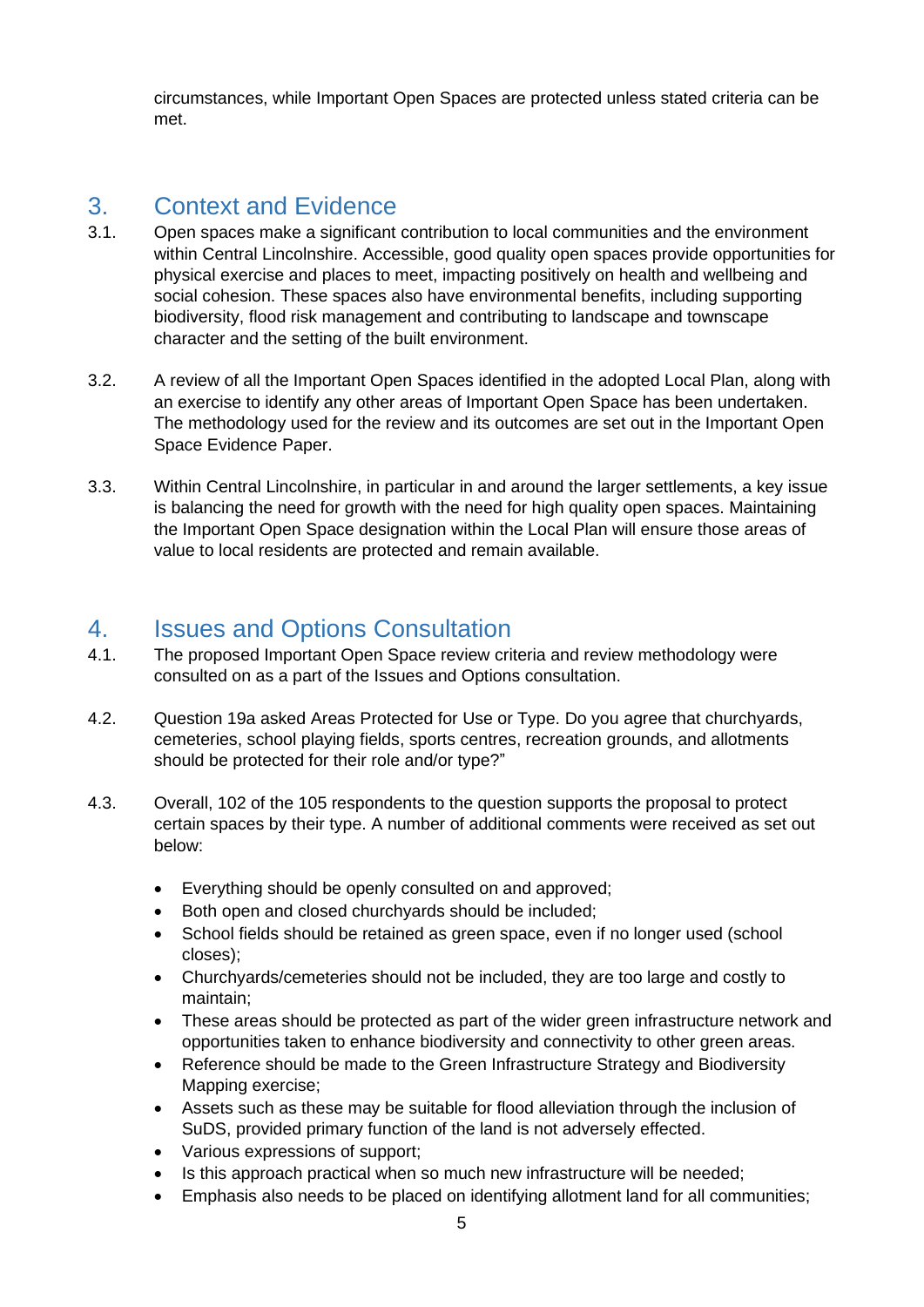- But their present existence should remain in the records openly and accessible on-line to the general public;
- All such Local Green Spaces are protected in the Coleby Neighbourhood Plan;
- Shouldn't be restrictive where development of the site is in the interest or protecting the existing use;
- Should local areas of woodland be given protection in the plan?
- These sites should be protected for their primary function, with small changes to their management could also contribute to nature recovery networks;
- Churchyards, even closed to burials, would not be sold for housing, or any other use;
- Unused allotments could be seen as an area for housing development;
- Playing fields, and playing field land (as defined in the Town and Country Planning (Development Management Procedure) (England ) Order 2015, of any type need to be protected in line with NPPF Paragraph 97;
- It is too late, as many sports fields have already gone;
- The protection of churchyards is welcomed:
- If they are redundant, convert to allotments. Allotments should never be built on, derelict allotments can be made productive again;
- 4.4. Question 19b asked "Important Open Spaces Methodology. Do you agree with the proposed criteria for including or excluding sites from designation as Important Open Space?" There were 91 responses, of which 79 were supportive and 12 in disagreement with the proposal. The additional comments received are set out below:
	- How can previous sites be checked if there is no documentation relating to previous sites?
	- Suggest two policies maps one for Important Open Spaces, the other for those sites with higher order designations that it is currently proposed not to map.
	- Consideration of conservation areas, wetlands etc within the built area, e.g. Jungle wetland in Branston;
	- Greyingham has an existing open space which will meet proposed criteria;
	- It misses too many potential areas that have green space benefit to people and biodiversity;
	- Need to include open space
	- Neighbourhood plans should identify open spaces as these are most relevant to the local community;
	- Important open spaces don't have to be big, or accessible, e.g. narrow drain along Newark Road, with lots of wildlife;
	- All Lincoln City important open spaces will be suggested to be considered as Local Green Space and site by site assessment undertaken;
	- We all need more, and larger, green spaces;
	- Small is beautiful, inaccessible is good for wildlife and no character is good for kids;
	- The proposed criteria are too broad brush (e.g. the 25m criterion);
	- Consider inclusion of key linear open spaces where they contribute positively;
	- A depth of 25m is too large for linear sites, this will exclude many sites;
	- New criteria based policy will need to ensure protection and enhancement is provided in line with NPPF para 97.
	- Need to be able to designate sites smaller than proposed threshold.
	- Amount of open space per household needs to be increased to former levels;
	- Health benefits of open space are recognised;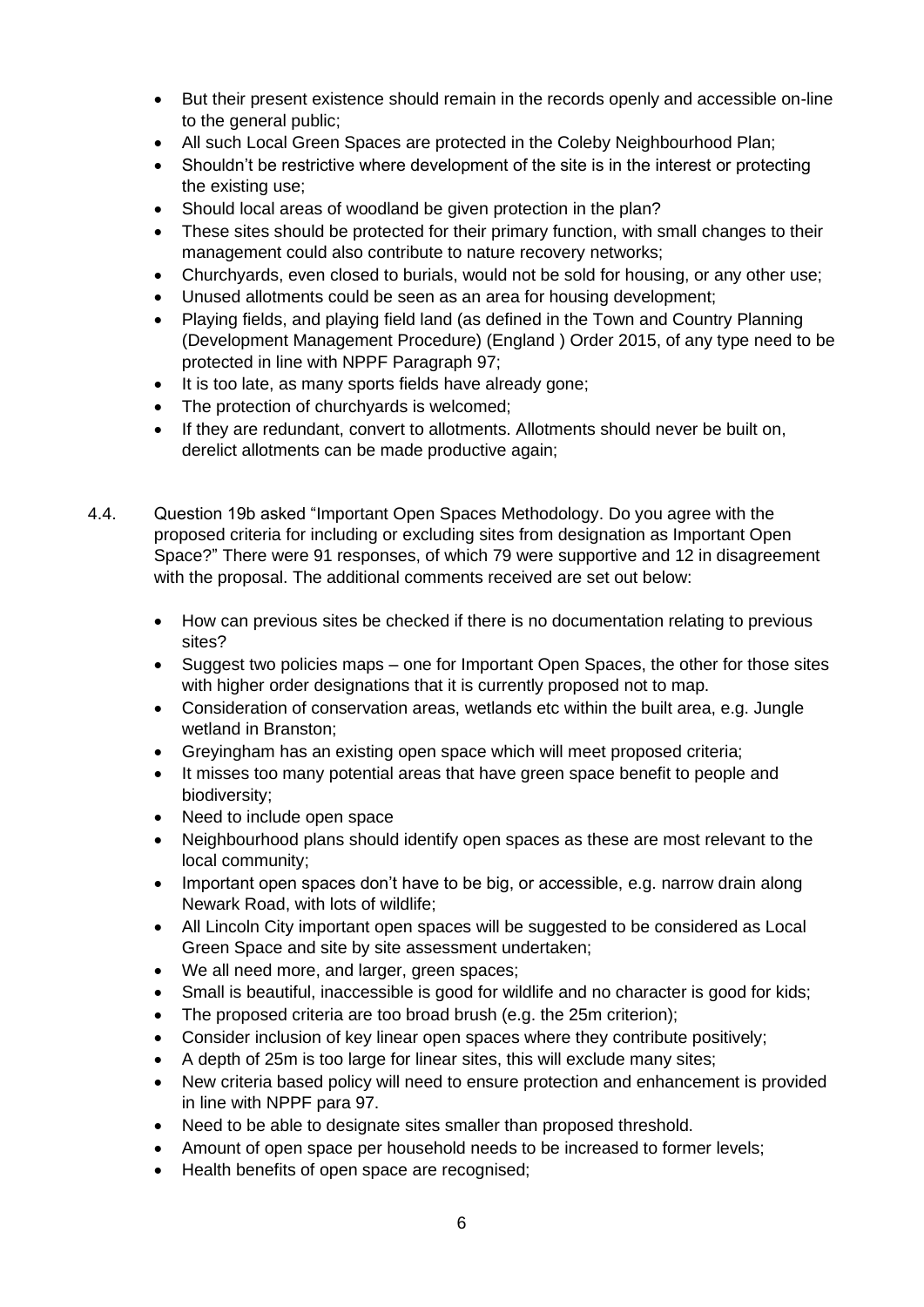- There should be one unified open space designation, combining Local Green Space and Important Open Space, and all sites remain shown on the policies map;
- Specific site in Keelby should not be designated, as of very little value or benefit (South End/ Caddle Beck);
- The policy should not be used to constrain development. Open Spaces should be designated in the Plan rather than on the basis of a broad policy;
- Recreational green spaces should be an integral part of a housing estate, not left over areas;
- 4.5. Question 19c asked "Specific Important Open Spaces. Is there an open space that you think would meet the proposed criteria and should be designated as an Important Open Space in the new Local Plan?" 23 respondents suggested open spaces that would meet the proposed criteria for designation as Important Open Space or provided additional comments. The suggestions received are set out below:
	- Specific site suggestions including:
		- o Southery woods;
		- o Jungle Wetland, Branston;
		- o Ewerby Playing Field, Main Street Ewerby;
		- o Riseholme;
		- o Remaining areas of the Ancient Woods in Skellingthorpe;
		- o Closed churchyard, St Johns Church, Church Street, Great Hale;
		- o Land adjacent to banks of River Slea;
		- o Various sites within Keelby should be identified as Important Open Space or renamed as Local Green Space (map supplied);
		- o Mercers wood, Gainsborough;
		- o Various general locations around Thurlby;
		- o Various areas within Bracebridge Heath (specified);
		- o Meadow at Haddington (OS ref, sheet 121, grid ref 913 628) adjacent to River Witham;
		- o Scampton and all redundant military sites as allotments to grow food
	- Each site will have its own merits:
	- Previous failings of designations should be addressed before new ones made;
	- The Croft, Greyingham should be retained as a designation;
	- Neighbourhood Plans should identify open spaces that are most relevant to the local community;
	- See Thorpe on the Hill Neighbourhood Plan;
	- A proper incentivisation should be compiled and presented;
	- Further consultation with Parish and Town Councils for other nominations should be explored;
	- Retain curtilage as per Welbourn's Neighbourhood Plan, allowing for some growth, but also naturally restricts excessive development;
	- Open spaces are important and should be required from designated development land and then added to the Local Plan. Land surrounding villages should be retained to prevent increased outward spread.

### <span id="page-6-0"></span>5. Regulation 18 Consultation

5.1. A Consultation Draft of the Local Plan was published for consultation between 30 June and 24 August 2021. During this eight week consultation comments were received on the plan, the policies within the plan, and supporting information and evidence.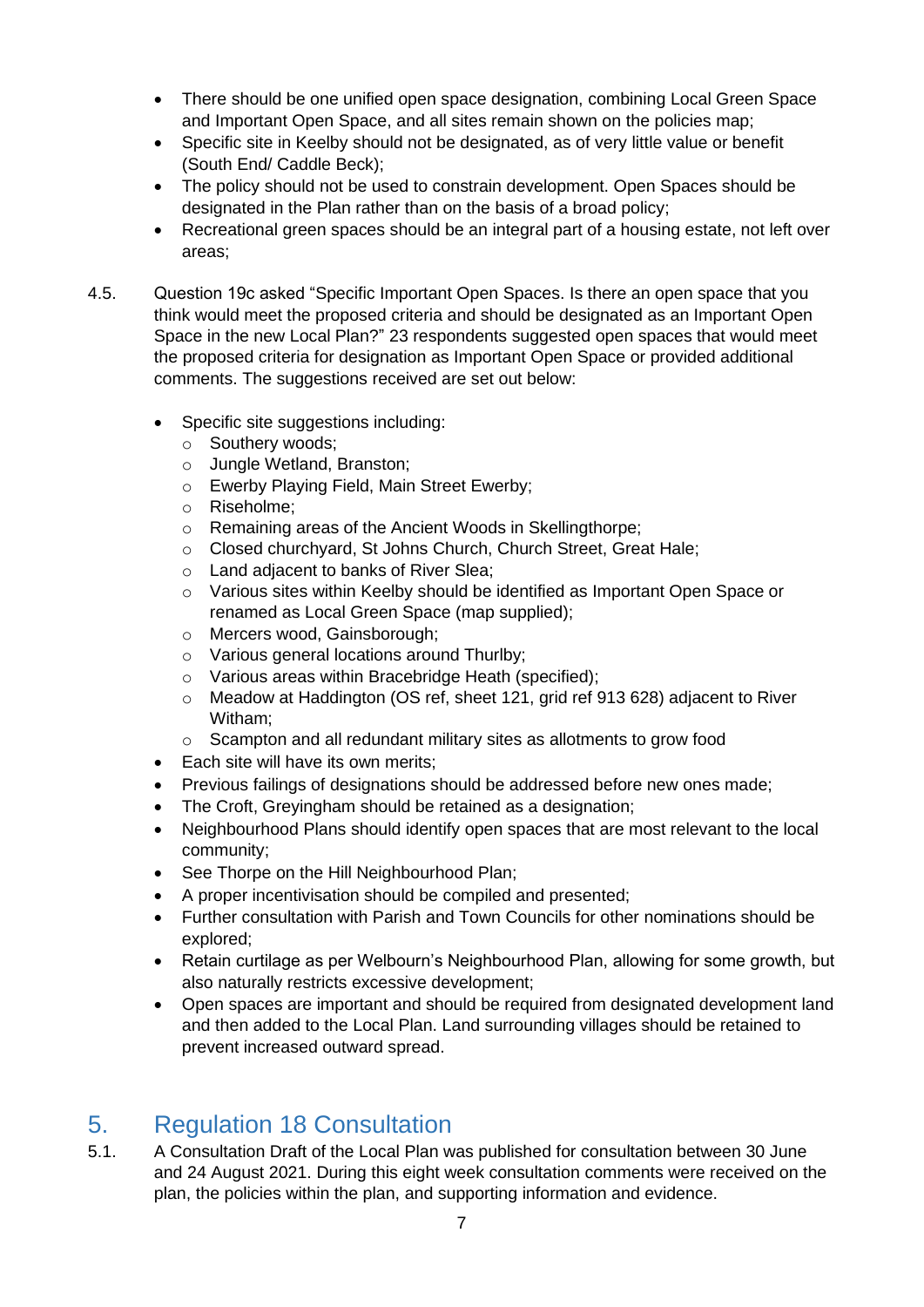- 5.2. A number of comments were made on this policy, and specific sites shown on the Policies Map. The comments received have been summarised as follows:
	- Various comments broadly supporting the policy.
	- A small number of locations suggested for removal
	- Various comments supporting the continued designation of locations as Local Green Space and Important Open Space
	- The evidence behind the policy is lacking / weak.
- 5.3. The comments relating to specific sites and locations have been summarised as follows:
	- Locations identified for removal
		- o Swaton, Parsons Drove
		- o Lincoln, Lee Road,
		- o Skellingthorpe, High Street/ Ferry Lane
	- Locations identified for inclusion
		- o Gainsborough, Mercers Wood
		- o Fiskerton, Section of Viking Way
		- o Sleaford Recreation Ground
		- o Keelby Village Green
- 5.4. It has not been necessary to make any changes to the policy wording in light of the comments received, as those specifically relating to the policy were supportive. The sites identified, either for removal, or inclusion, have been reviewed and assessed in the same way as all other Important Open Spaces and as set out in the Important Open Space Evidence Paper. The Evidence paper has been updated to reflect the Regulation 18 Consultation and the sites commented on.

### <span id="page-7-0"></span>6. Proposed Approach in Draft Local Plan

- 6.1. The Draft Local Plan proposes to retain the Important Open Space designation. In order to do so, and provide clarity between the different open space designations, the draft plan has broken adopted policy LP23: Local Green Spaces and other Important Open Spaces down into two separate policies.
- 6.2. Following a review of all the Important Open Spaces, and the uses of the spaces, it is proposed to protect a number of specific types of space by their type, rather than show the designation on the Policies Map. However, the level of protection offered by the plan will not change. The process for identifying Important Open Spaces is set out in the Important Open Space Evidence Paper (SOS001).

### <span id="page-7-1"></span>7. Reasonable Alternative Options

- 7.1. The following alternative options have been considered for this policy (option 1 being the preferred option within the Draft Local Plan).
- 7.2. Option 2: Do not protect Important Open Spaces within the Local Plan, rely on the NPPF. This option was discounted, as it would not provide the same level of protection for those open spaces that are important to the community, but do not meet the Local Green Space designation, and could potentially result in losses of open space.